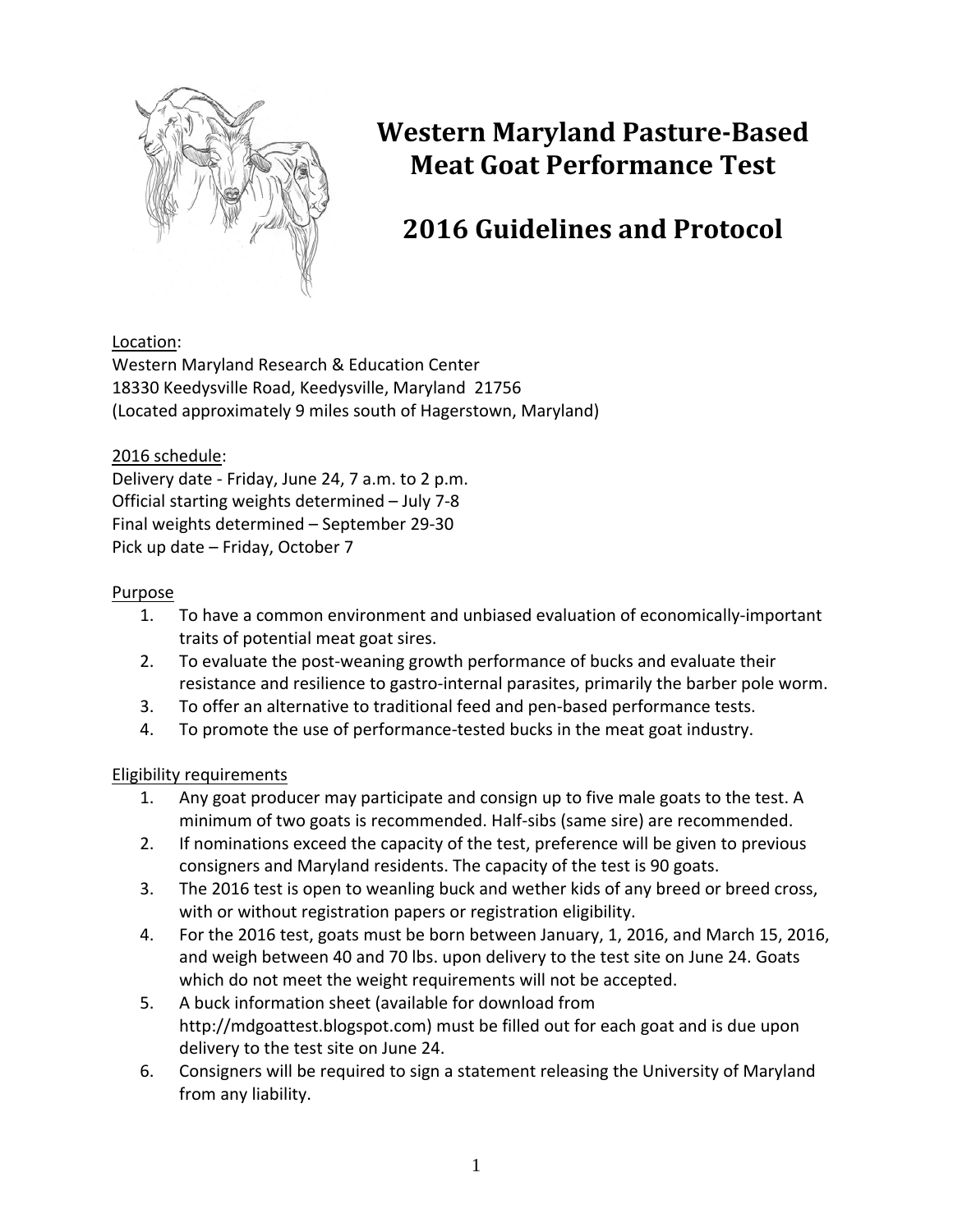- 7. There will be a \$120 per goat testing fee. This fee will be used to pay for daily care; pasture establishment, maintenance and renovation; fencing repairs; mineral supplementation; feed (soy hulls); veterinary costs; fecal testing; larvae ID; DrenchRite® testing, NIRS analysis, and ultrasound scanning. \$20 is required to nominate a goat to the test. The balance of payment (\$100/goat) is due when the goats are delivered to the test location on June 24. Checks should be made payable to the University of Maryland.
- 8. All consigners to the Western Maryland Pasture‐Based Meat Goat Performance Test should provide on-farm performance data of all the kids in their consigned goats' contemporary group(s). On‐farm performance data should include data sire, dam, date of birth, birth weight, type of birth and rearing, weaning weight, and date of weaning and weighing. Dr. Ken Andries from Kentucky State University has agreed to process the data for consigners. Forms for on‐farm performance data are available for download at http://mdgoattest.blogspot.com.

# Health requirements

- 1. All goats must be accompanied by a certificate of veterinary inspection (CVI, health papers) based on the requirements of the state of Maryland. Out‐of‐state consignments require interstate health papers. Consigners must also fill out the "Livestock Exhibitor's Self‐Certification of Animal Health." These forms are available for download at http://mdgoattest.blogspot.com.
- 2. All goats must have official USDA scrapie identification as specified by state and federal regulations.
- 3. All goats will be inspected by a committee at the time of check‐in. Goats showing any signs of disease or ill-thrift will be refused entry to the test.
- 4. Any goat which develops an abscess while on test will be removed from the test and have its abscess tested. If the abscess tests negative for the bacteria that causes caseous lymphadenitis (CL), the goat will be treated and returned to the test. If the abscess tests positive for the bacteria that causes CL, the infected goat must be picked up from the test or taken to a sale barn.
- 5. All goats must have received two vaccinations for *clostridium perfringins* type C and D and tetanus (CDT or 7 or 8 way clostridial vaccine) prior to the test.
- 6. Goats must have been weaned for at least two weeks prior to the test.
- 7. Goats must have properly trimmed hooves. Zinc sulfate will not be able to penetrate the hooves fully, if there are air pockets.

# Test protocol

- 1. The 2016 test will start on June 24 and conclude on September 30. Consigners must agree to leave their goats at WMREC for the duration of the test. Consigners will be asked to pick up any goats which fail to thrive under test conditions.
- 2. The goats must be delivered to the test site on June 24 between 7 a.m. and 2 p.m. Special permission is required to deliver the goats to the test site prior to June 24. No goats may delivered to the test site after June 24.
- 3. Upon arrival, the goats will be dewormed with anthelmintics from each drug group: moxidectin (Cydectin® sheep drench) + levamisole (Prohibit® sheep drench) + albendazole (Valbazen® sheep drench). They will be vaccinated for soremouth and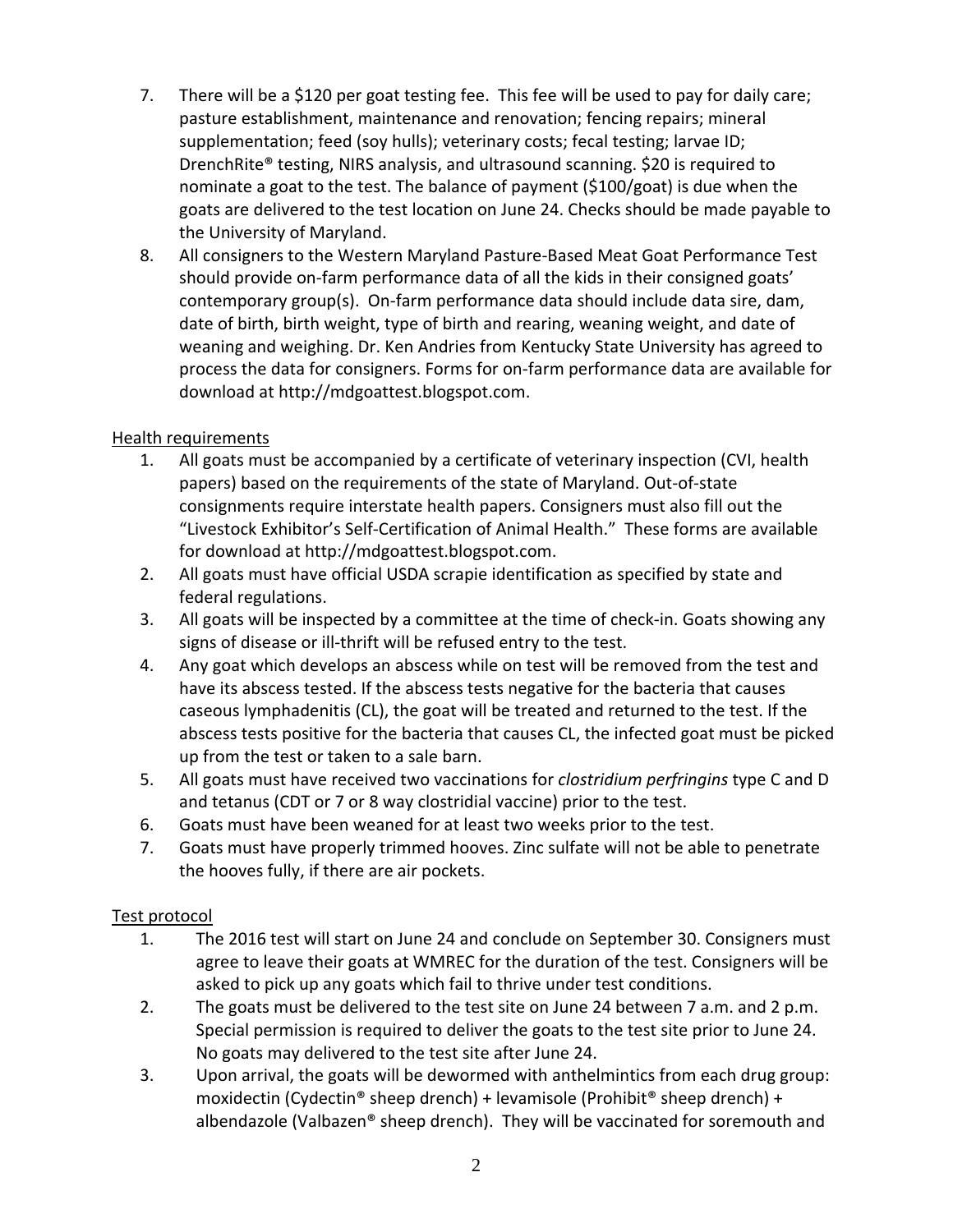ear-tagged with WMREC test tags. A fecal sample will be collected from the rectum of each goat. Additional fecal matter from each consignment will be collected to form a pooled sample for larvae ID. Hooves will be inspected and scored. The goats will stand in a foot bath (with zinc sulfate) before being released onto the pasture. They will be treated (in the water) for coccidiosis for 5 days at the start of the test.

- 4. The goats will be managed as a single group on pasture. They will always have access to a central laneway which contains port‐a‐hut shelters, mineral feeders, feeders, water, and a handling system. The handling system is covered by a hoop house, which provides additional areas for shelter. The goats will be inspected at least once daily. Observations and pasture movements will be recorded in a daily log book.
- 5. The goats will be supplemented with whole barley (daily). The supplemental feed will be introduced and increased slowly until it reaches up to 1.0 lb. per day. For a 50-lb. goat this represents ~2% of body weight.
- 6. This year's test will be split into two phases: a growth challenge and a parasite challenge. During the first phase of the test (day 1‐42), the goats will graze warm season annual grasses and legumes. The annual pastures will be free (initially) from infective worm larvae. During the second phase of the test (day 42‐84), the goats will graze cool season grass pastures that have been pre-infected with worm larvae by grazing sheep. The larvae contributed by the sheep has been determined to be susceptible to moxidectin and levamisole.
- 7. The goats will be weighed every 2 weeks to determine average daily gain. Beginning and ending weights will be determined by averaging the weights recorded on two consecutive days. All goats will be weighed before other scores are determined.
- 8. The goats will be handled (using low‐stress handling techniques) every 2 weeks to determine FAMACHA© eye anemia scores, body condition, coat condition, dag, and fecal consistency scores and the need for deworming and other treatments. Goats scoring 1 or 2 on the FAMACHA© scale will not be dewormed unless they have bottle jaw or other evidence of clinical parasitism. Goats scoring 4 or 5 on the FAMACHA© scale will be dewormed. Goats scoring 3 on the FAMACHA© scale may or may not be dewormed, depending upon the criteria of the Five Point Check© and various other factors, including previous scores, scores of other goats, fecal egg counts, and scoring trends. Any goat with a FAMACHA© score of 3 will be dewormed if it has lost weight (>0.1 lbs.) during the previous 14 days.
- 9. Fecal samples will be collected from the goats upon arrival and every two weeks. If a fecal sample cannot be obtained from a goat, the goat will be returned to the handling system and a second attempt will be made. Fecal egg counts will be determined using the modified McMaster technique. Pooled fecal samples will collected upon arrival and every 4 weeks for larvae ID (coproculture). All fecal analyses will be performed by Dr. Dahlia O'Brien's lab at Virginia State University.
- 10. Towards the end of the test, the goats will be evaluated for reproductive soundness and structural correctness and scanned to estimate rib eye area.
- 11. The 10 top-performing bucks will be identified and recognized. The primary selection criteria will be growth rate (ADG), parasite resistance and parasite resilience. Ultrasound data, reproductive data, structural correctness, and weight per day of age will also factor into the decision‐making process.